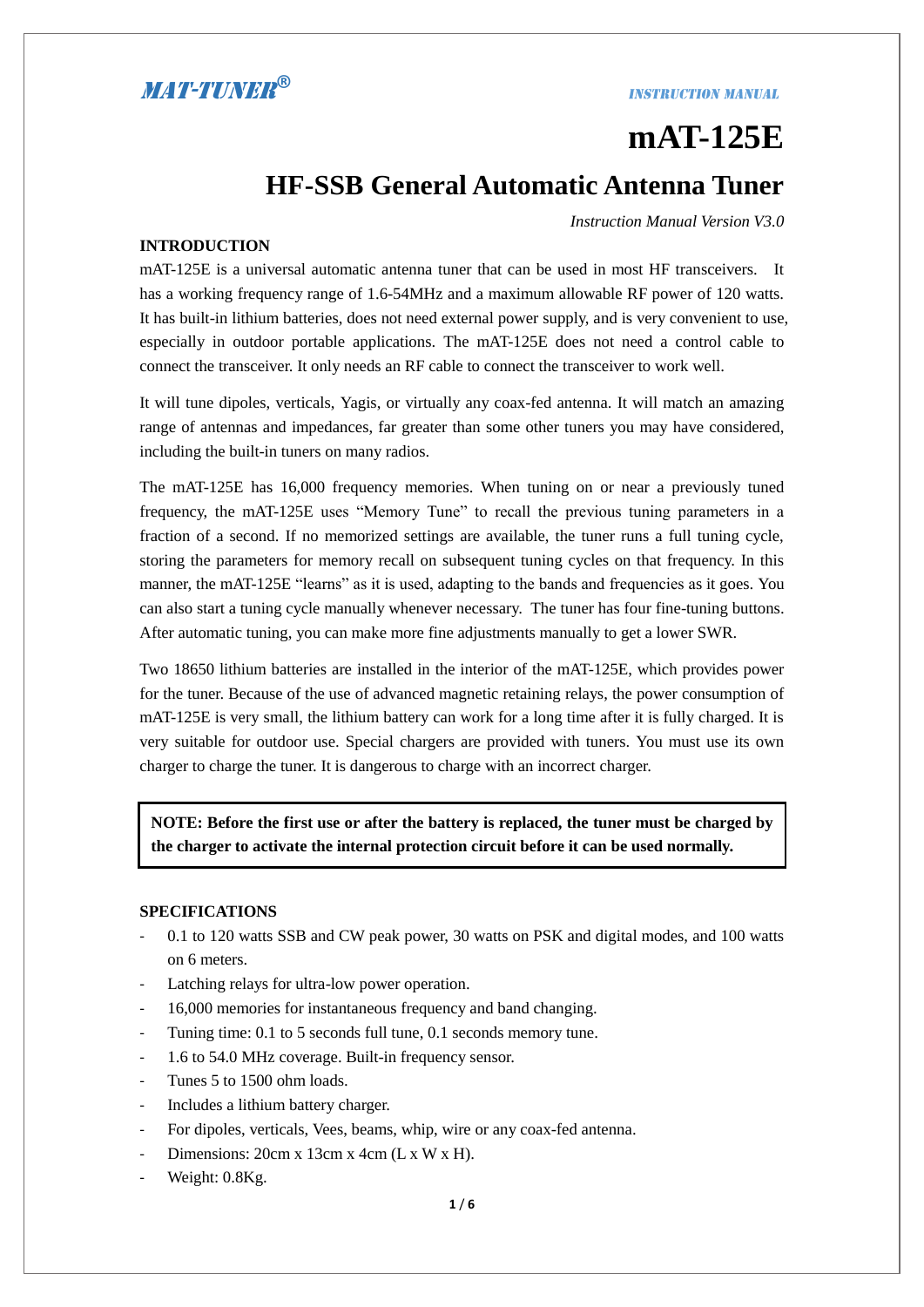#### **INSTRUCTION MANUAL**

#### **AN IMPORTANT WORD ABOUT POWER LEVELS**

**The mAT-125E is rated at 120 watts maximum power input at most. Many ham transmitters and transceivers, and virtually all amplifiers, output well over 120 watts. Power levels that significantly exceed specifications will definitely damage or destroy your mAT-125E. If your tuner fails during overload, it could also damage your transmitter or transceiver. Be sure to observe the specified power limitations.**

#### **FRONT PANEL**

On the front panel there are six pushbuttons and four LED indicator lights.

[TUNE]: Initiates a tuning cycle, Online/Bypass state switching, Multifunctional keys.

[CUP] / [CDN]: Manually increase/decrease capacitance.

[LUP] / [LDN]: Manually increase/decrease inductance.

[POWER]: Power key.

1.5, 2.0, and >3.0 LEDs: Indicate SWR.

PWR: Power light.



#### **REAR PANEL**

The rear panel of the mAT-125E features four connectors.

**ANTENNA**: SO-239 connector for coax cable from antenna.

**RF IN:** Connect a 50 ohm coax jumper cable from this standard SO-239 connector to the ANT jack on the back of the transceiver.

**Charger:** Charging socket.

**GND:** Connect to antenna system ground.



*This picture is for reference only and may change later.*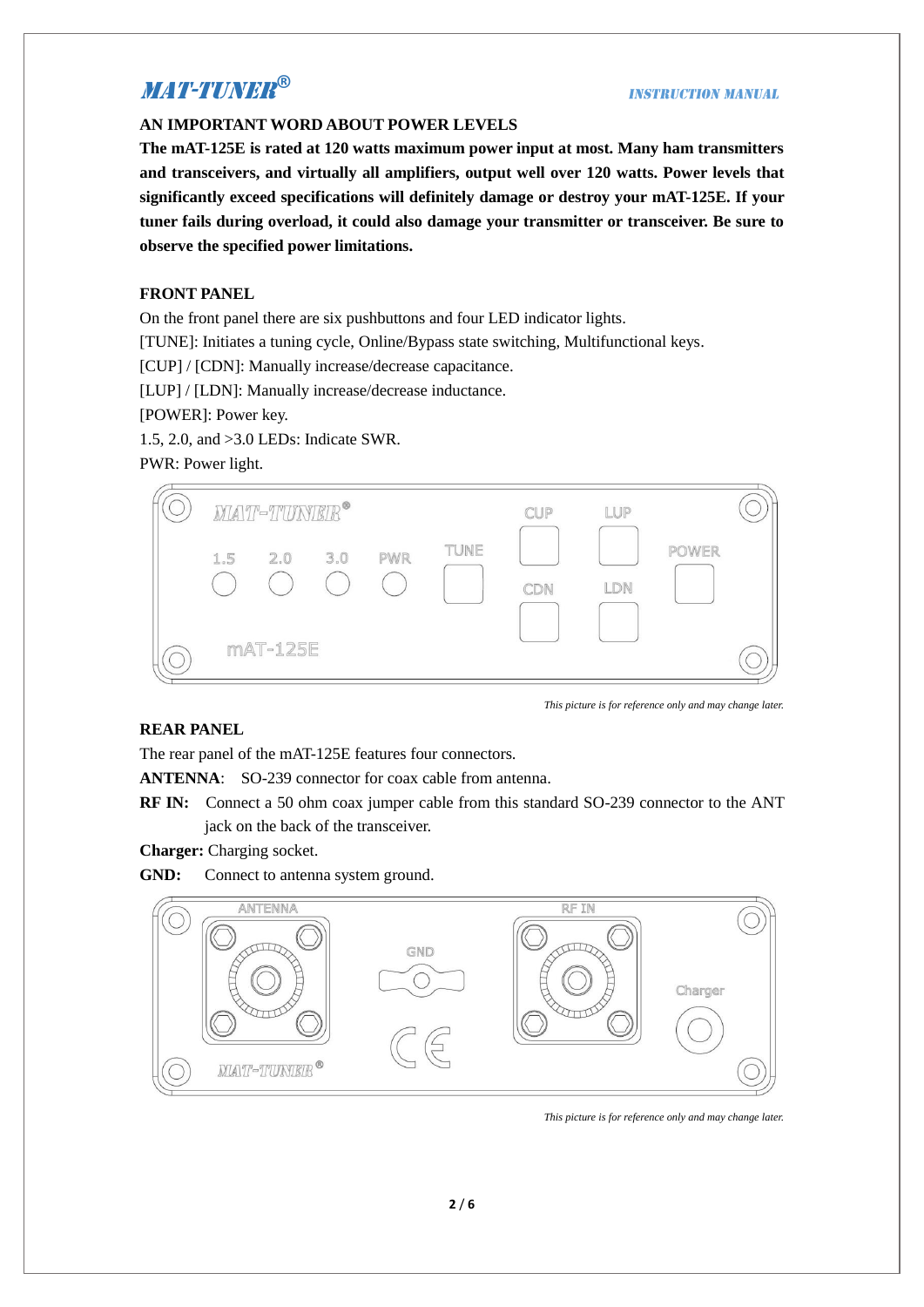#### **INSTALLATION**

The mAT-125E tuner is designed for indoor operation only, it is not water resistant. If you use it outdoors (Field Day, for example), you must protect it from rain, dew and steam. Always turn your radio off before plugging or unplugging anything. The radio may be damaged if cables are connected or disconnected while the power is on.

#### IMPORTANT WARNING

When the tuner is working, there is a high voltage inside. In order to ensure personal safety, do not use it when the shell is opened! Don't touch the antenna with your hand when the transceiver is transmitting, it will cause burns!

#### **Transceivers can use mAT-125E**

Most HF transceivers can use mAT-125E. They only need to satisfy two conditions: the RF power level can be adjusted below 20 W, and they have at least one of AM, FM, CW, FSK, RTTY modes to output constant carrier.

It should be noted that in the tuning process, a larger VSWR is detected in the transceiver, because the output power of the transceiver is very small, this high VSWR will not damage the transceiver. But some transceivers in Yaesu are very sensitive to this high VSWR, and they may turn off the transmitting carrier, which will cause the tuning to stop, you can't get a good SWR. If you happen to use such a transceiver, we recommend that you choose another tuner, mAT-30, which has a specially designed circuit and will not stop the tuning.

#### **Installation**

1. Connect the HF/50 MHz antenna jack on the transceiver to the "RF IN" jack on the back of the mAT-125E, using a 50 ohm coax cable rated 120 watts or greater.

2. Connect the antenna feedline coax to the "ANTENNA" jack on the rear of the mAT-125E.

4. Grounding the mAT-125E tuner will enhance its performance and safety. We recommends that you connect your tuner to a suitable ground; a common ground rod connected to buried radials is preferred, but a single ground rod, a cold water pipe, or the screw that holds the cover on an AC outlet can provide a serviceable ground. We strongly recommendsthe use of a properly installed, high quality lightning arrestor on all antenna cables.

#### **OPERATION**

As with other general tuners, a constant RF signal of 1-20 watts power level is needed to be input to the tuner during the tuning cycle, this signal should be CW, FM, FSK, or RTTY, it can't be SSB. The power level of the input RF signal must not be greater than 20 watts, otherwise it will shorten the life of the tune, and even the tuner will be damaged. The mAT-125E have two modes of operation: automatic and semi-automatic, for better operation, you need to know more about the differences between the two models.

The mAT-125E have two modes of operation: automatic and semi-automatic, Users can easily switch between the two modes of work by using multi-functional combination keys. For better operation, you need to know more about the differences between the two models.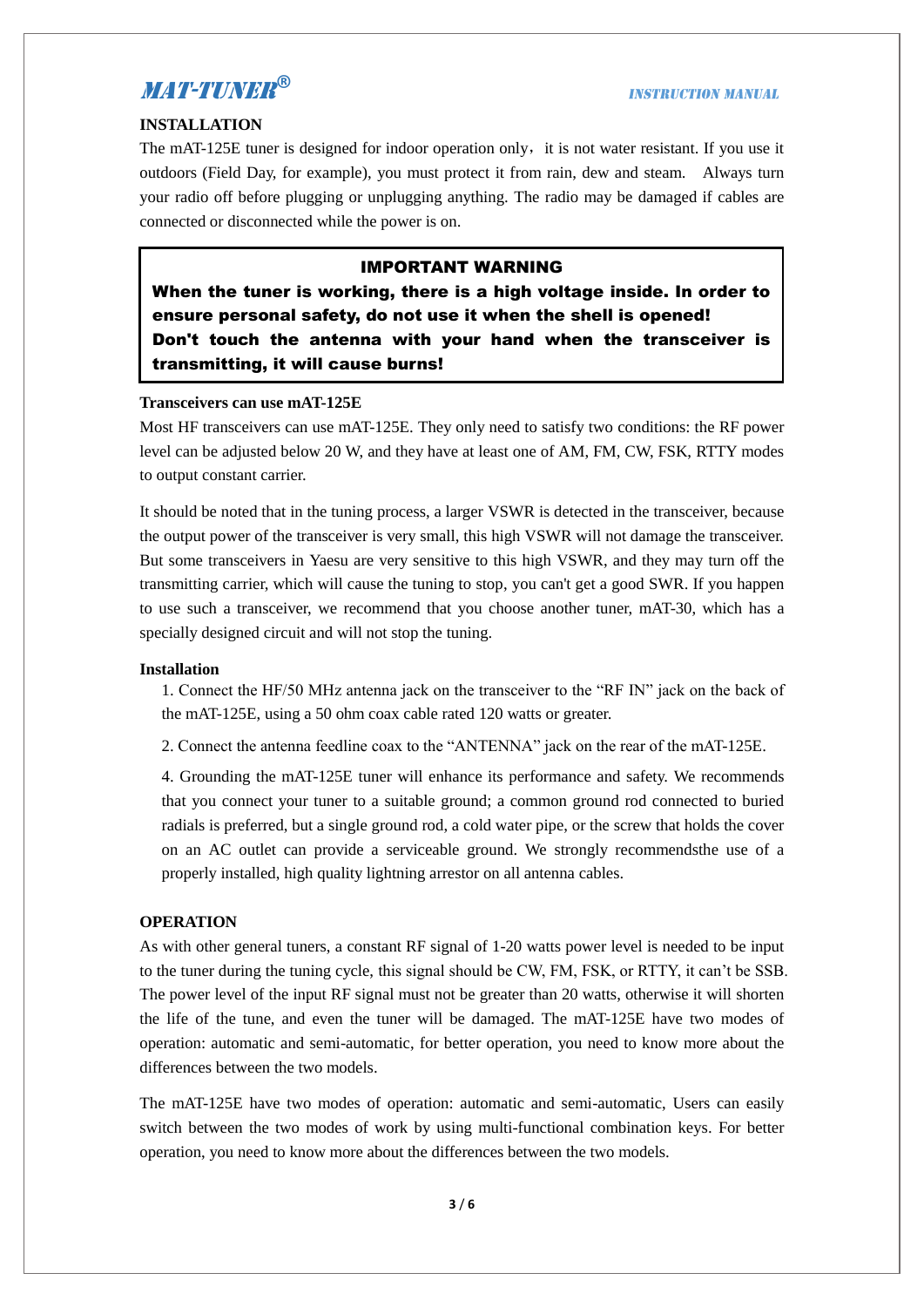#### **INSTRUCTION MANUAL**

**Automatic Mode:** When the RF signal is input into the mAT-125E, the tuner verifies that the power at its input (FORWARD) is within the predefined range (1-20W). Power above this range can damage the relays during the Hot Switching, while power below the predefined range can cause inaccurate tuning. If the tune power is within the specified range, the tuner captures a 20ms sample of the signal. The sample signal frequency is divided by 128 and measured by a counter. The tuner reads the tuning data corresponding to the measured frequency from its internal memory (such data exists if tuning was previously performed for this frequency). The tuner sets the tuning network according to that data and measures the resulting VSWR, and display the current VSWR by the LED of the front panel. Even if SWR is higher than 2, the tuning cycle will not be activated unless the TUNE key is pressed and released.

**Semi-automatic:** When the RF signal is input into the mAT-125E, the tuner only measures the current VSWR and displays the results through the LED on the front panel, a tuning cycle is not initiated until the [TUNE] key is pressed. When the [TUNE] key is pressed and released, similar to the automatic mode, the tuner measures the frequency of the input signal, reads the configuration data from the corresponding memory, and configures the LC tuning network. After completing the above operation, the tuner will measure the current VSWR. If VSWR<1.5,the tuning is completed. If it is higher, a new tuning cycle is started. When the tuner completes the tuning process it stores the tuning network data in memory in a location corresponding to the current frequency.

#### **Manual:**

Regardless of whether the tuner is in automatic or semi-automatic mode, you can fine tune the current LC tuning network by pressing the [CUP], [CDN], [LUP], and [LDN] key. After the manual seat adjustment is completed, you can save the current configuration data in the corresponding memory by pressing the [TUNE]+[LUP] combination key.

#### **Tuning**

The steps to start tuning are as follows:

- Set the radio to the FM, FSK or RTTY mode, in order to make the transceiver output a stable carrier signal
- Make the power reduced to 20 watts or less.
- Press and hold the transceiver's [PTT] button, then press the [TUNE] button once on the front panel of mAT-125E to start the automatic tuning.
- Return to the previous mode and power level after tuning, the tuning process completion.
- After tuning, the front panel's three lights are used to display the current VSWR.

#### **Online/Bypass state switching**

There are two ways to switch the state of the tuner. Shortly press the [TUNE] key and the [TUNE] +[CDN] combination key. If the 1.5 indicator flashes once, it means that the current state is online, and if the 3.0 indicator flashes once, it means that the current state is offline.

#### **Combination key**

A combination key is formed by [TUNE] and other keys([CDN], [LUP], [LDN]) to perform part of the function operation. The combination key means that the [TUNE] key is first pressed and held, the other key is pressed, and then released together.

**[TUNE]+[CDN]:** Online/Bypass switching. When the 1.5 light flashes, it indicates that the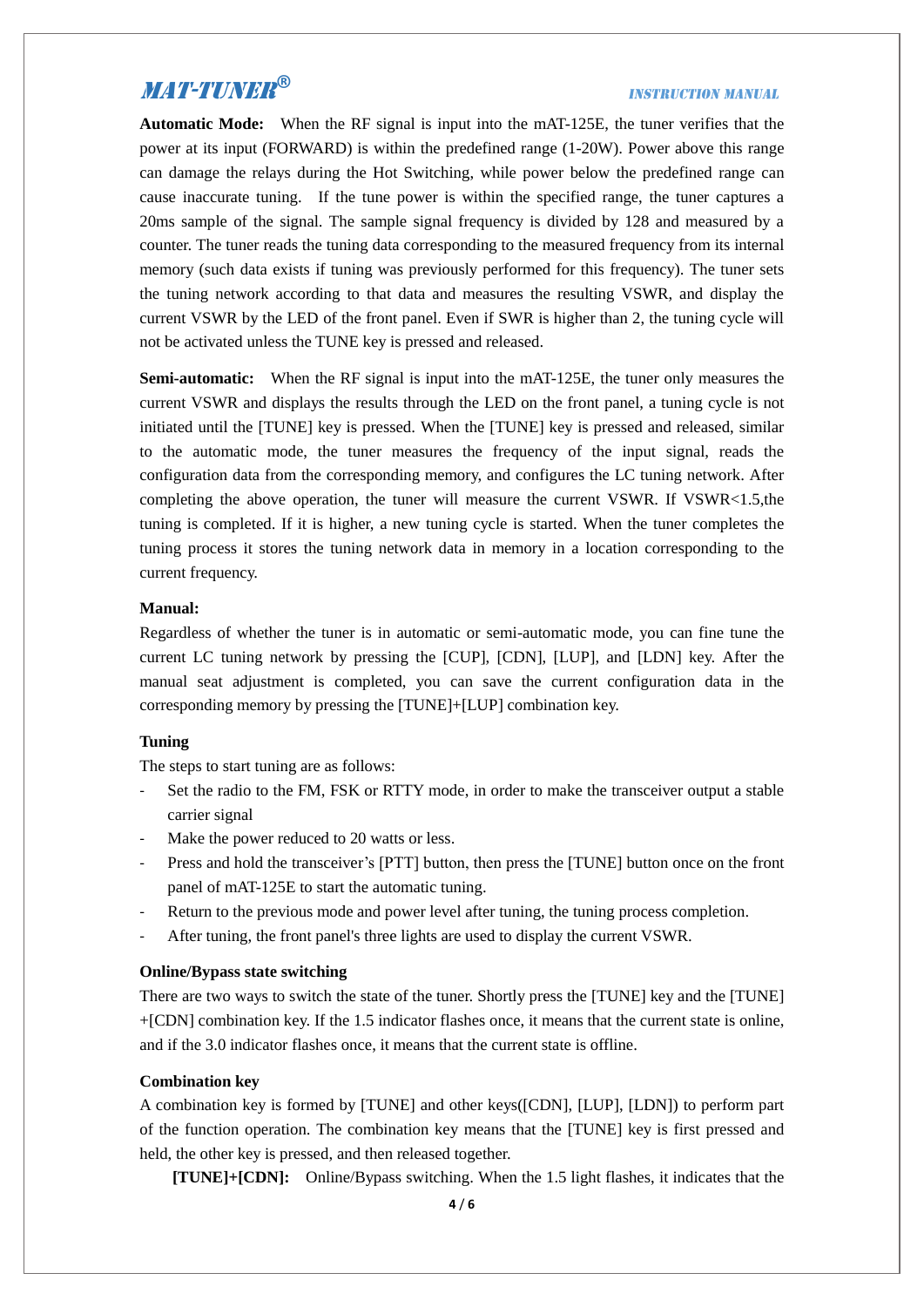#### **INSTRUCTION MANUAL**

current status is online. When the 3.0 light is flashing, it indicates that it is bypass now.

**[TUNE]+[LDN]:** Automatic/semi-automatic mode switching. When the 1.5 light flashes, it indicates that the current mode is automatic. When the 3.0 light is flashing, it indicates that it is semi-automatic now.

**[TUNE]+[LUP]:** The matching data of the tuning network is saved to the corresponding memory.

#### **AUTOMATIC SHUTDOWN**

The tuner has automatic shutdown function for saving electric energy, when the function is activated, the tuner will turn off automatically if no key is pressed in about 3 minutes. Because the tuner uses magnetic latching relay, the current tuning state will not be affected after the tuner is turned off.

In shutdown state, press on the [TUNE] key, and then press [POWER] key to boot, you can open or close the function, When the 1.5 light blinks once, it indicates that this function is activated. When the 3.0 light blinks once, this function is turned off.

#### **THE FLASHING OF THE INDICATOR LIGHT WHEN STARTING UP**

When the mAT-125E is powered on, the LED on the front panel flashes to indicate the settings for the current tune.

1.5: If flashing once, indicating that the current is semi-automatic mode. If flashing two times, indicating that the current mode is automatic.

2.0: If flashing once, indicating automatic shutdown function closed. If not flashing, indicating automatic shutdown function open.

#### **BATTERY REPLACEMENT**

The tuner uses two 18650 lithium batteries with a recommended capacity of 2000-2500mAH. Batteries can be unprotected because the tuner already contains a battery protection circuit.

When the tuner is first used or the battery is replaced, it must be charged to activate the internal protection circuit before it can work properly.

#### *SAFETY PRECAUTIONS*

*Never operate the tuner with its cover removed. Contact with the components inside the tuner while transmitting will result in painful RF burns.*

*Locate the tuner so that the rear terminals are not accessible during operation. The single wire connection may have high voltage while transmitting.*

*Disconnect all antennas from the tuner during lightning storms.*

#### **TRANSPORT**

Because there are two lithium batteries installed inside the tuner, Please comply with local laws when transporting. It could be banned from air transportation.

#### **TECHNICAL SUPPORT**

Visit the Support Center at: http://www.mat-tuner.com/en/ or http://www.mat-electronics.com/en/